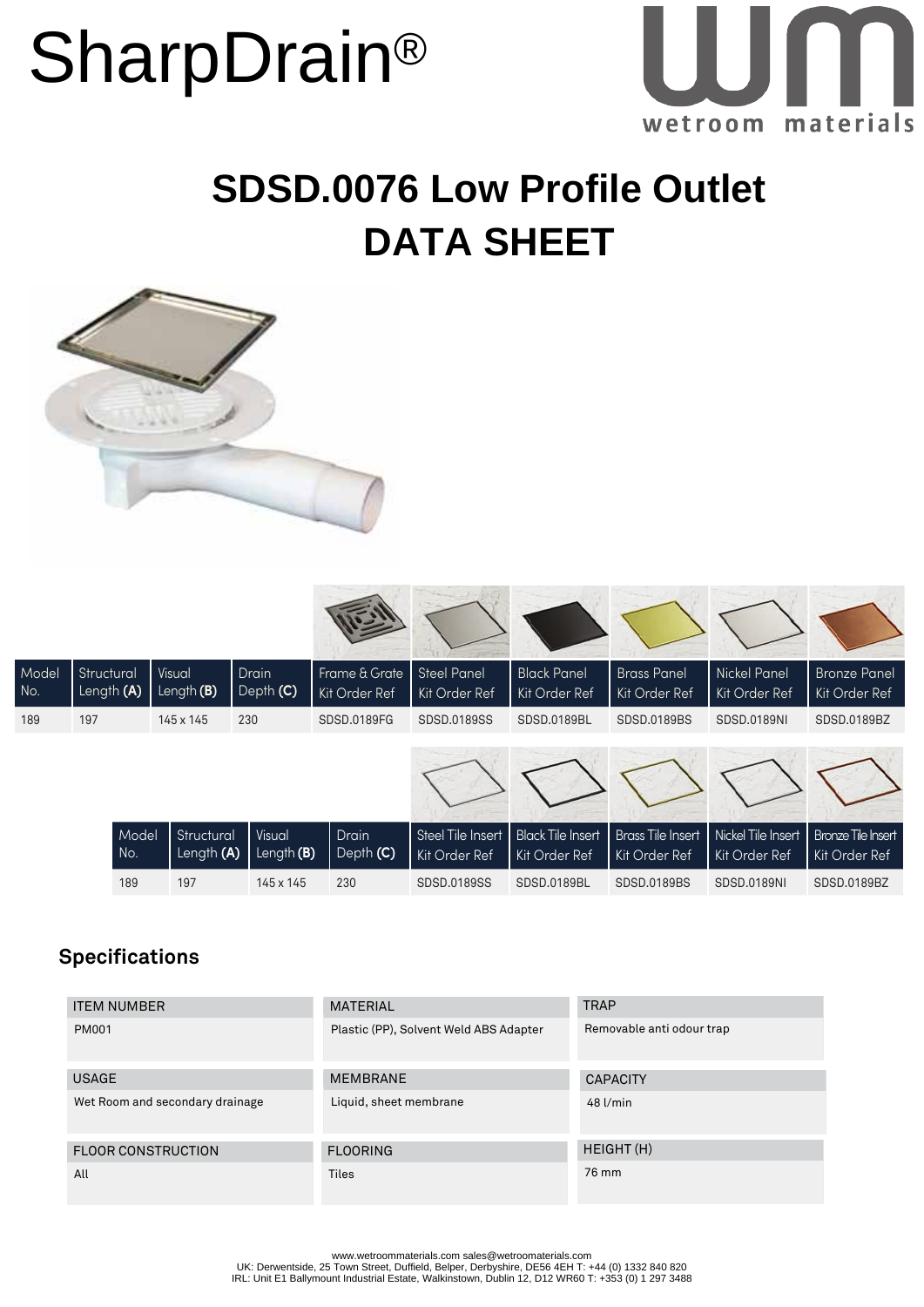# **SharpDrain®**



## **SDSD.0076**

Side View



Plan View